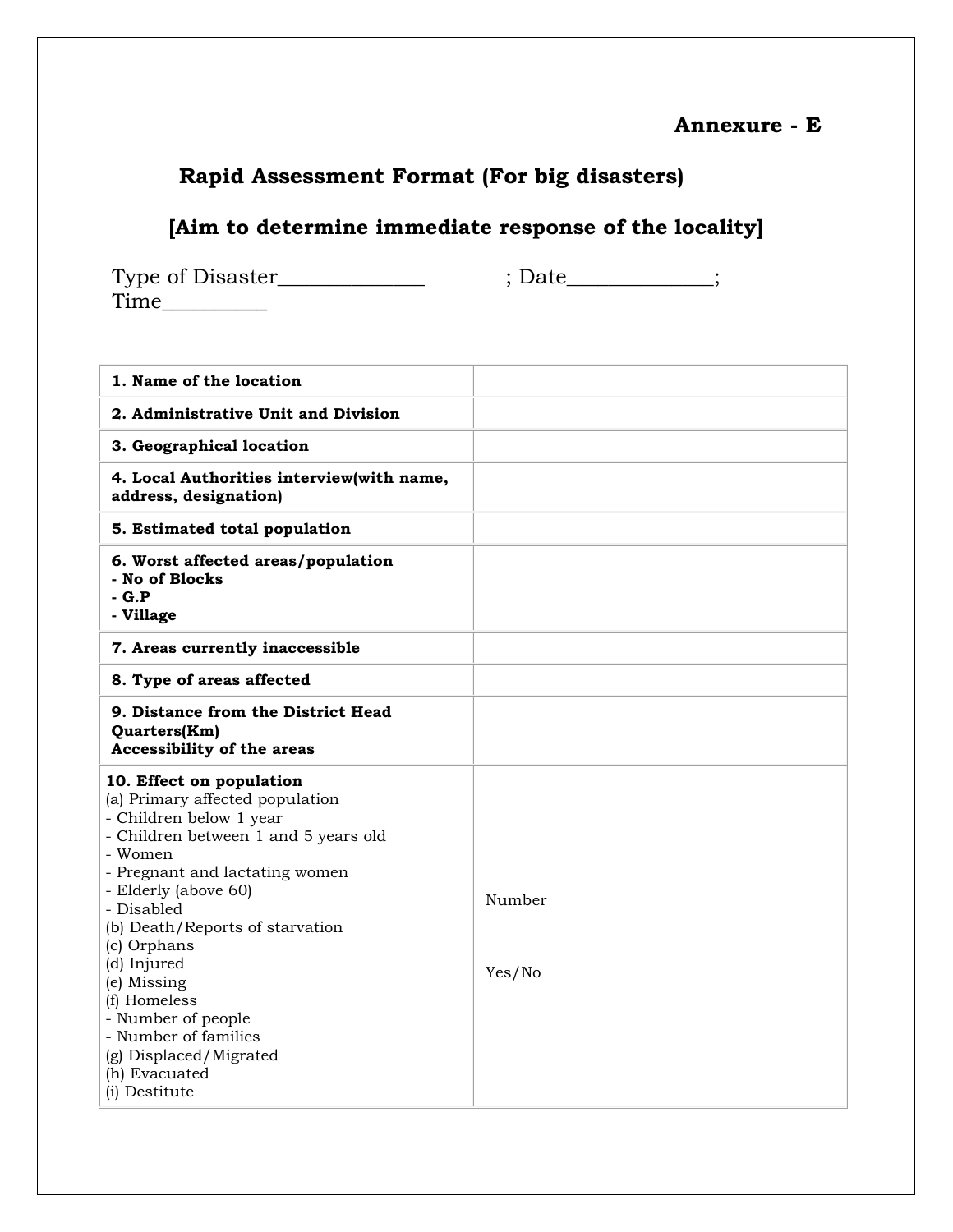| (j) Need of counseling for traumatized<br>population                                                                                                                                                                                                                                                                                                                                                                                                                        |                                                                                                        |
|-----------------------------------------------------------------------------------------------------------------------------------------------------------------------------------------------------------------------------------------------------------------------------------------------------------------------------------------------------------------------------------------------------------------------------------------------------------------------------|--------------------------------------------------------------------------------------------------------|
| 11. Building<br>(a) Building collapsed/wasted away<br>(b) Building partially collapsed/wasted away<br>(c) Buildings with minor damages (buildings<br>that can be retrofitted)<br>(d) Number of schools affected<br>- Gravity of the damages<br>(e) Number of hospitals and Health Centers<br>affected<br>- Gravity of the damages<br>(f) Number of Government buildings affected<br>- Gravity of the damages<br>(g) Any other building affected<br>- Gravity of the damages | Number<br>Scale 1 to 5 where 1 is no damages and 5 is<br>completely destroyed                          |
| 12. Infrastructure<br>(a) Road Damaged/destroyed<br>- Scale of the damage<br>- Location<br>- Km<br>(b) Railways damaged<br>- Location                                                                                                                                                                                                                                                                                                                                       | Scale 1 to 5 where 1 is normal and 5 is<br>completely destroyed/washed away                            |
| - Km<br>- Is the railway still working<br>(c) Bridges damaged/collapsed<br>- Locality                                                                                                                                                                                                                                                                                                                                                                                       | Yes/No<br>Yes/No                                                                                       |
| - Villages isolated<br>(d) Damages to the Communication Network<br>(e) Damages to the Electricity Network<br>(f) Damages to the Telecommunication<br>Network                                                                                                                                                                                                                                                                                                                | Yes/No and scale of the damages Scale 1 to 5<br>where 1 is no damages and 5 is completely<br>destroyed |
| 13. Health Facilities<br>(a) Infrastructure damaged<br>- Hospitals<br>- Health Centers                                                                                                                                                                                                                                                                                                                                                                                      | Number<br>Scale 1 to 5 where 1 is no damages and 5 is<br>completely destroyed                          |
| - Vaccination Centers<br>(b) Availability of Doctors<br>- In the area                                                                                                                                                                                                                                                                                                                                                                                                       | Number                                                                                                 |
| - In the district<br>(c) Availability of Paramedical staff<br>- In the area                                                                                                                                                                                                                                                                                                                                                                                                 | Number                                                                                                 |
| - In the district<br>(d) Local Staff affected<br>- Doctors                                                                                                                                                                                                                                                                                                                                                                                                                  | Number                                                                                                 |
| - Paramedical Staff<br>(e) Conditions of equipments                                                                                                                                                                                                                                                                                                                                                                                                                         | Scale 1 to 5 where 1 is no damages and 5 is<br>completely destroyed                                    |
| Specify which equipments<br>(f) Availability of medicines/drugs<br>- Typology                                                                                                                                                                                                                                                                                                                                                                                               | Yes/No                                                                                                 |
| (g) Availability of Vaccinations                                                                                                                                                                                                                                                                                                                                                                                                                                            | Yes/No                                                                                                 |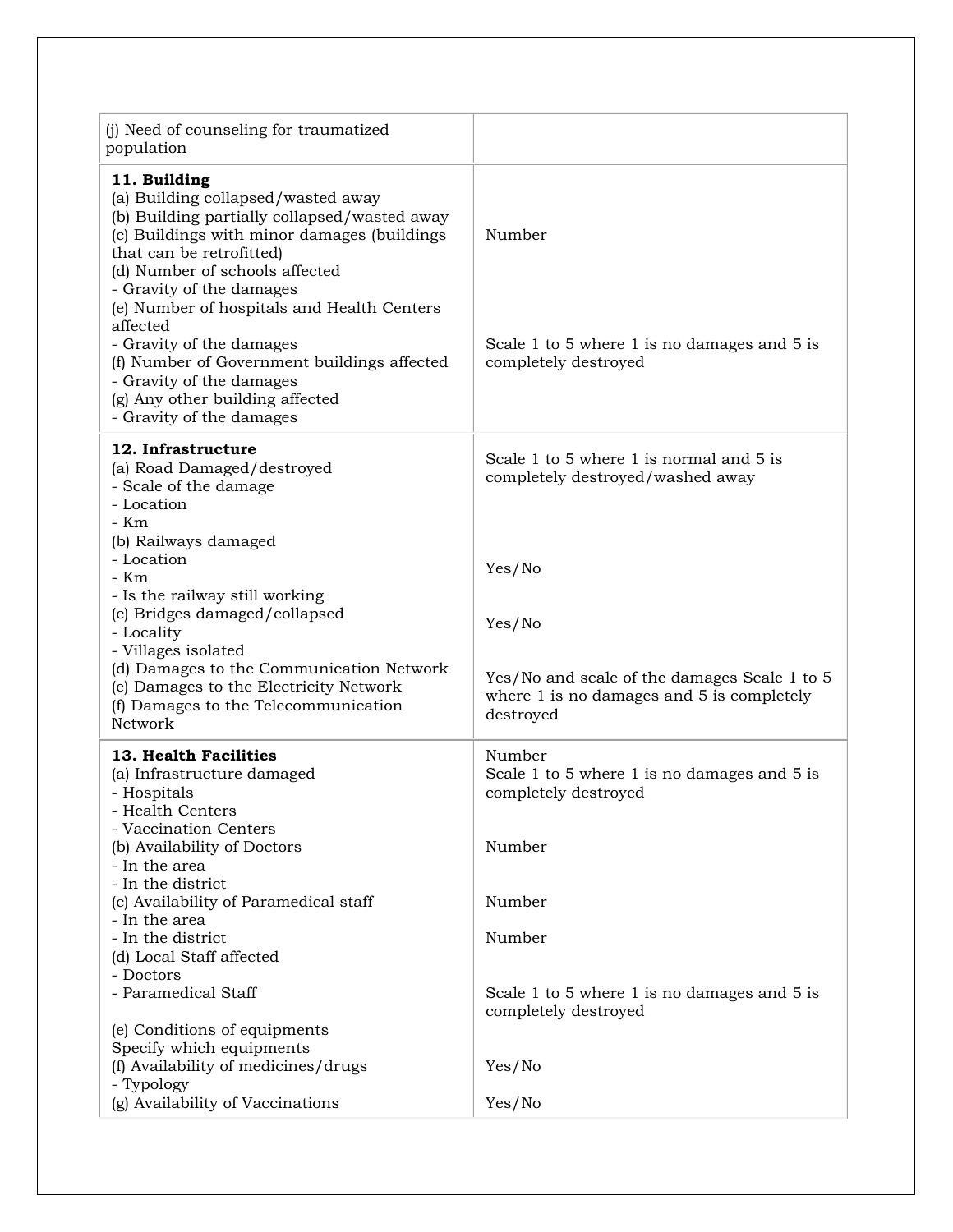| - Typology<br>(h) Any immunization campaign was<br>undertaken before the disaster<br>(i) Possibility of diseases outbreak<br>(j) Other health problems                                                                                                                                                                                                                                                                                                                            | Yes/No<br>Yes/No<br>List                                                                                            |
|-----------------------------------------------------------------------------------------------------------------------------------------------------------------------------------------------------------------------------------------------------------------------------------------------------------------------------------------------------------------------------------------------------------------------------------------------------------------------------------|---------------------------------------------------------------------------------------------------------------------|
| 14. Water Sanitation<br>(a) Availability of safe drinking water<br>(b) Availability of sanitation facilities<br>(c) Availability of Disinfectant<br>- Typology<br>(d) Damages to the Water/Sewage systems<br>(e) Damages to the water supply system<br>(f) Availability of portable water system<br>(g) Agencies participating in WATSAN                                                                                                                                          | Yes/No<br>Yes/No<br>Yes/No<br>Scale 1 to 5 where 1 is no damages and 5 is<br>completely destroyed<br>Yes/No<br>List |
| 15. Crops/Agriculture Damage<br>(a) Crop Damaged<br>- Typology<br>- % Of Hectare damaged<br>- In Upland/medium/low<br>- Paddy or Non paddy<br>- Irrigated or non-irrigated                                                                                                                                                                                                                                                                                                        | Mm                                                                                                                  |
| (b) Normal and actual rainfall assessment                                                                                                                                                                                                                                                                                                                                                                                                                                         | Number                                                                                                              |
| (c) Livestock loss                                                                                                                                                                                                                                                                                                                                                                                                                                                                | Yes/No                                                                                                              |
| (d) Availability of Health services for livestock<br>(e) Cattle feed/folder availability<br>(f) Damage to agriculture infrastructure                                                                                                                                                                                                                                                                                                                                              | Number<br>Tonnes<br>Scale 1 to 5 where 1 is no damages and 5 is<br>completely destroyed                             |
| 16. Food/Nutrition<br>(a) Availability of food/stocks<br>$(1)$ Family<br>$(2)$ Relief<br>$(3)$ PDS<br>(4) Community Kitchen<br>(b) Expected duration of the food stock<br>(c) Most affected groups<br>- Infant<br>- Children<br>- Pregnant and lactating mothers<br>- Elderly<br>(d) Where are the different groups located?<br>(e) Levels of malnutrition?<br>(f) Type of food required<br>(g) Total quantity/ration levels required<br>(h) How is the food supply and nutrition | Yes/No<br>Kg<br>Tonnes<br>Tonnes<br>Kg<br>Days<br>To be ticked<br>Days<br>To be ticked                              |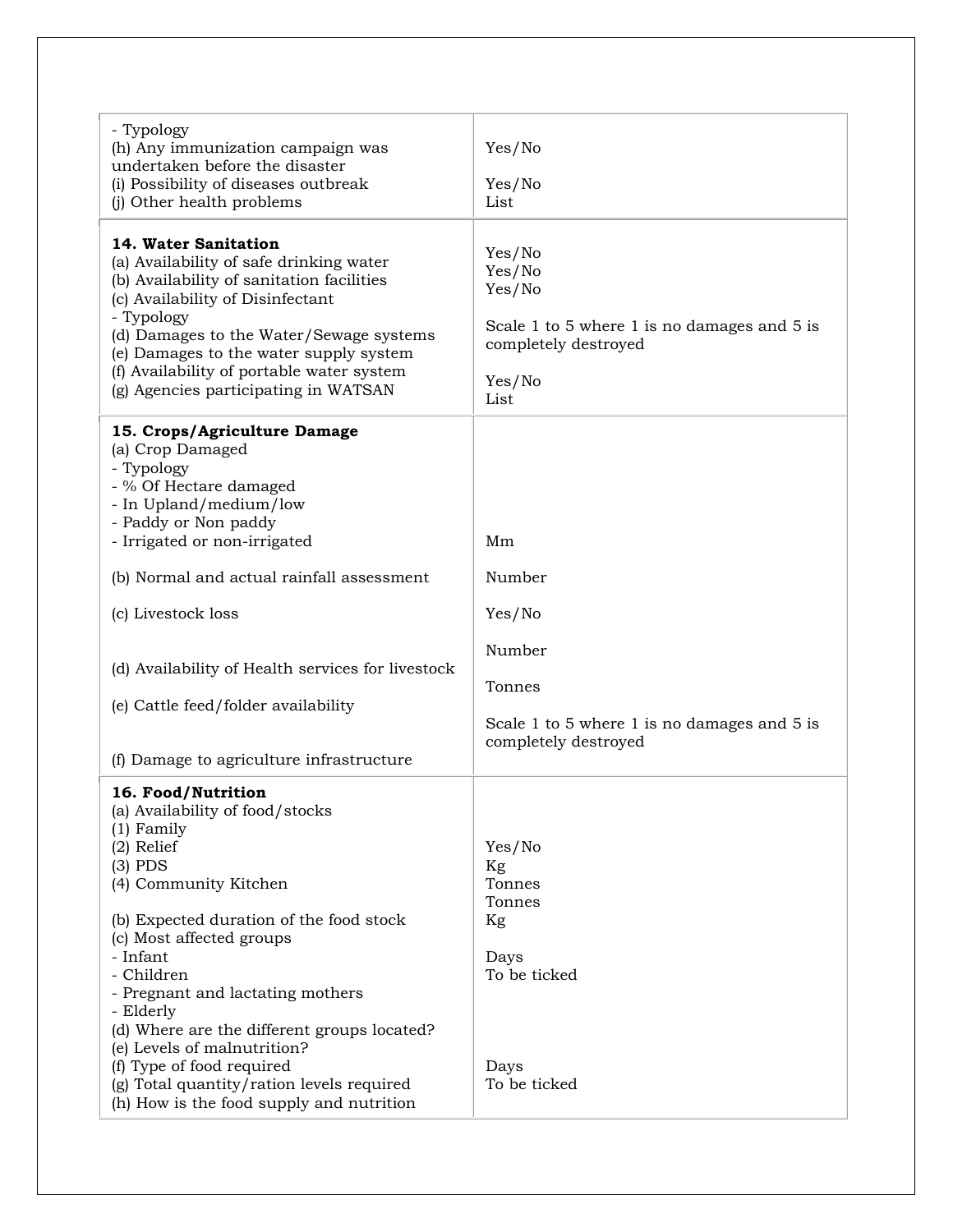| situation likely to evolve in coming<br>weeks/months?                                                                                                                                                                                                                                                                                                                                               |                                              |
|-----------------------------------------------------------------------------------------------------------------------------------------------------------------------------------------------------------------------------------------------------------------------------------------------------------------------------------------------------------------------------------------------------|----------------------------------------------|
| 1. 15. Secondary Threats                                                                                                                                                                                                                                                                                                                                                                            |                                              |
| (a) Potentially hazardous sites<br>(b) Existence of epidemics<br>(c) Scarcity of Food<br>(d) Scarcity of Water<br>(e) Scarcity of Shelter<br>(f) Scarcity of Clothes<br>(g) Any other problem                                                                                                                                                                                                       | List                                         |
| 16. Response                                                                                                                                                                                                                                                                                                                                                                                        | To be ticked                                 |
| (a) Local: Govt./NGOs/CSOs/Individuals Type<br>of assistance                                                                                                                                                                                                                                                                                                                                        | Description                                  |
| (b) National: Govt./NGOs/CSOs<br>Type of assistance                                                                                                                                                                                                                                                                                                                                                 | To be ticked<br>Description                  |
| (c) International: Govt./NGOs/CSOs<br>Type of assistance                                                                                                                                                                                                                                                                                                                                            | To be ticked<br>Description                  |
| 17. Logistic and Distribution system                                                                                                                                                                                                                                                                                                                                                                |                                              |
| (a) Availability of Storage facilities<br>(b) Means of transport available<br>(c) Availability of Fuel<br>(d) Are there any distribution criteria already<br>in place<br>Availability of Manpower                                                                                                                                                                                                   | Yes/No<br>List<br>Yes/No<br>Yes/No<br>Yes/No |
| 18. Priority of Needs                                                                                                                                                                                                                                                                                                                                                                               | Yes/No                                       |
| Search and Rescue:<br>(a) Need of Search and Rescue<br>- Locally available<br>- Needed for neighbouring districts<br>- Needed for neighbouring states<br>(indicate from where)<br>(b) Need of transportation and equipments:<br>- Boats<br>- Any other transportation(specify<br>- Special equipments(specify)<br>- Heavy equipments(specify)<br>(c) Need of shelter<br>- Temporary<br>- Permanents |                                              |
| Clothing:<br>(a) Children Clothing<br>(b) Adult Clothing<br>(c) Winter Clothing<br>(d) Blankets                                                                                                                                                                                                                                                                                                     | <b>Estimated Quantity</b>                    |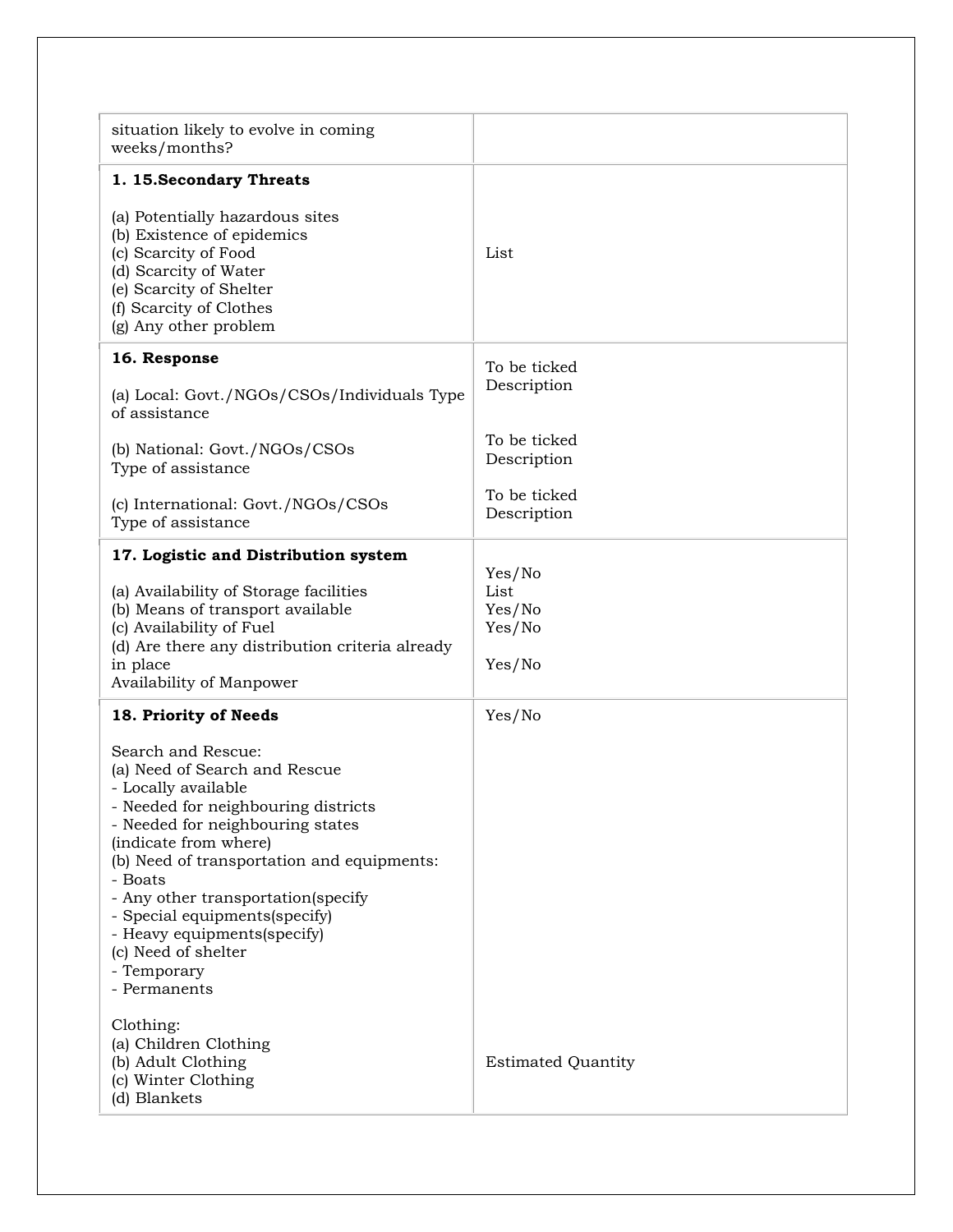| List                                                       |
|------------------------------------------------------------|
| Yes/No and specify location<br>Yes/No and specify location |
|                                                            |
| List                                                       |
| Number of Man days                                         |
|                                                            |